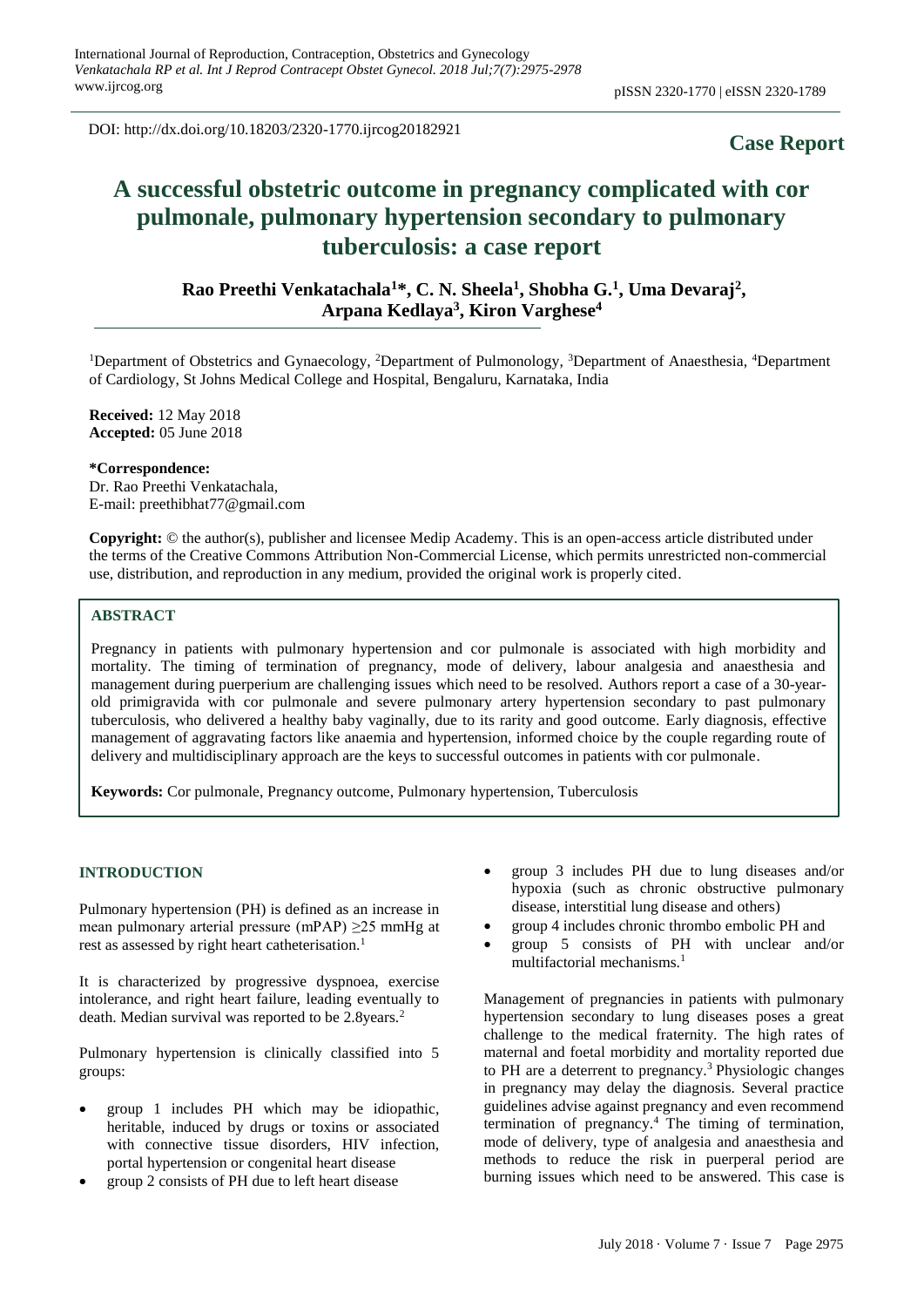being reported due to its rarity and good maternal and foetal outcome.

### **CASE REPORT**

A 30-year-old primigravida with persistent breathlessness and respiratory failure was referred to us for further management. Her pregnancy was uneventful till she developed breathlessness at 23 weeks. She gave history of pulmonary tuberculosis (TB) 15 years ago, when she took anti tuberculous medicines for 6 months. As her electrocardiogram was normal and H1N1 and TB work up were negative (Figure 1), she was conservatively managed with oxygen and salbutamol nebulisation at a hospital elsewhere.



### **Figure 1: Chest X ray: fibrosis of left lung; right, middle and lower zone fibrotic bands.**

The patient was readmitted for breathlessness in another hospital at 25 weeks, where an echocardiography was done which revealed severe PH with pulmonary artery systolic pressure of 91 mm Hg, severe tricuspid regurgitation but adequate left ventricular systolic function with left ventricular ejection fraction of 53%. Moderate anaemia (Hb – 8 g/dl) was corrected with parenteral iron therapy. At 28 weeks, CT Pulmonary Angiography (Figure 2) was done in view of persistent orthopnoea which confirmed the diagnosis of PH with extensive fibrosis in both lungs as a sequela of pulmonary TB, without features of thromboembolism. A trial of Digoxin and Sildenafil for 1 week did not yield much symptomatic improvement. Hence the patient was referred to the present hospital.

On admission to the present hospital at 28 weeks, she had a pulse rate of 128 bpm, blood pressure  $-100/70$  mm Hg, SaO2- 70 – 80, raised jugular venous pressure, loud pulmonary component of second heart sound and scattered crackles in both lungs. A diagnosis of bilateral pulmonary fibrosis secondary to past pulmonary TB with type 1 respiratory failure and severe pulmonary hypertension complicated with lower respiratory tract infection was made. She was managed conservatively by the pulmonologist with supplemental oxygen, antibiotics and salbutamol nebulisation. Digoxin and Sildenafil were withdrawn, and she was discharged with advice to continue domiciliary oxygen.



### **Figure 2: CT chest: left lingular cavitation and fibrosis- bilateral mosaic pattern and fibrotic bands seen.**

The patient was seen by the Obstetric team on an outpatient basis every 2 week, as her blood pressure and blood sugars were normal, anaemia corrected (Hb - 11g/dl) and there was no intrauterine growth restriction. Her anomaly ultrasound (USG) and growth USG at 34 weeks were normal. She was readmitted at 35 weeks under the pulmonologist for hemoptysis which was conservatively managed with oxygen and fluid restriction to < 1.5 Litre/day and subsequently discharged.

She was admitted for safe confinement by the Obstetrics team at 37 weeks; kept on bed rest, continuous oxygen therapy, propped up position, nutritional supplements and salbutamol nebulisation. Her vital signs and foetal heart sounds were monitored. Serial non-stress tests done were reactive. A multidisciplinary team comprising of the Cardiologist, Pulmonologist, Anaesthetist, Intensivist and Neonatologist were involved in the patient care and delivery was planned at 39 weeks. High risk consent was obtained from the couple after explaining the risks and benefits of vaginal delivery versus a Caesarean delivery.

She went into labour spontaneously at 38+6 weeks. With the onset of true labour pains, she was shifted to intensive care unit (ICU) where strict monitoring of her vital signs and fluid input and output was done. She was kept on clear fluids throughout labour. Labour was monitored using a partogram. An epidural catheter was inserted by the anaesthetist at 2 cm dilatation to facilitate labour analgesia using 0.0625% Bupivacaine and 2µg/ml Fentanyl infusion at 3-4 ml/hour. She leaked at 3 cm dilatation and was detected to have grade3 meconium stained liquor. Patient and her husband refused an offer of Caesarean Section for foetal distress. She became fully dilated in 7 hours and delivered a healthy baby boy weighing 2.25kg with Apgar 1'-8/10 and 5'- 8/10. Low cavity forceps was used to cut short 2nd stage to avoid maternal effort. Injection Frusemide was given soon after the delivery of the baby. Active management of 3rd stage of labour was done. Mild atonic postpartum haemorrhage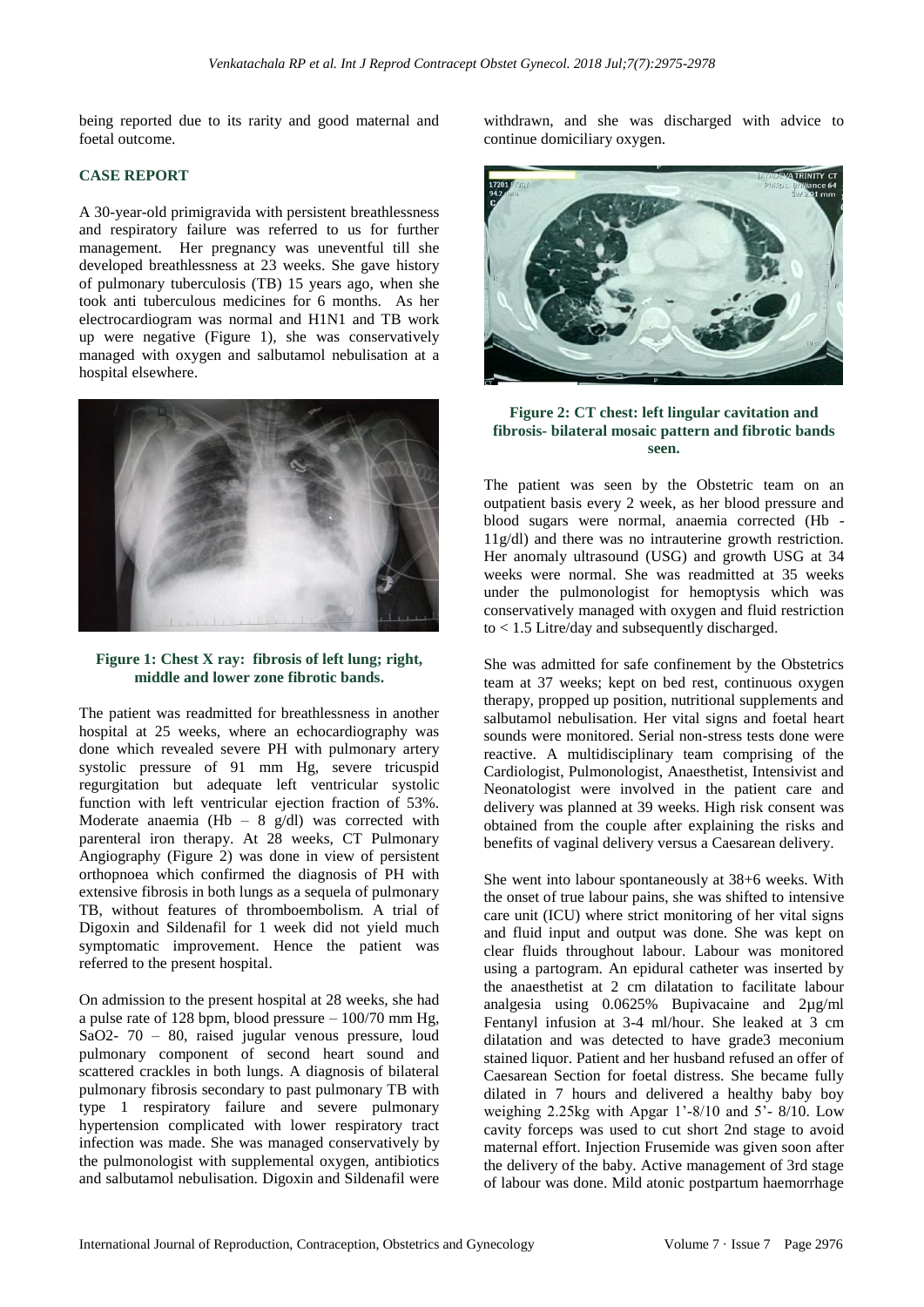(PPH) was managed with PGE1 800 mcg per rectum, concentrated Oxytocin drip of 20 U in 500ml Ringers Lactate and continuous uterine massage.

Two hours after vaginal delivery, patient developed tachycardia, tachypnoea, hypotension and Pulmonary oedema. She was intubated and connected to IPPV mode of ventilation with FiO2 of 40%. Nor Adrenaline drip was started to maintain blood pressures and delayed weaning off the ventilator planned. Patient was extubated after 18 hours and was stable on Oxygen 2L using nasal prongs. Gradually, nor adrenaline drip was tapered and stopped, and patient encouraged to take orally with strict input output charting. She was shifted back to ward on postnatal day 2 where thromboprophylaxis was continued. She breastfed her baby and was discharged on postnatal day 7 on oxygen and haematinics.

### **DISCUSSION**

Pulmonary hypertension in pregnancy is a high-risk pregnancy which needs multidisciplinary approach to improve maternal and neonatal outcome.<sup>5</sup> With TB being a major health hazard in India and technical advances in diagnosis, more cases of secondary PH with cor pulmonale may be detected.

Weiss et al have reported that the outcome of patients with secondary PH is worse than primary PH and Eisenmenger syndrome (maternal mortality 56% versus 30% and 36%).<sup>3</sup>Hence, early detection of these cases and timely termination of pregnancy is essential. Foetal or neonatal death rate is 9.6%.<sup>6</sup> Deterioration of the medical condition is reported between  $20 - 24$  weeks, early third trimester and postpartum.<sup>7</sup>

Supplemental oxygen is one of the most effective drugs in lowering pulmonary artery pressures.<sup>8</sup> Though sildenafil is found to be useful in PH secondary to heart disease it may not be beneficial in PH secondary to lung disease.7,9 Correction of anaemia and prevention of systemic hypertension help in better cardiac performance during delivery. Frequently, delivery is preterm either due to maternal worsening or planned delivery at 34 – 36weeks gestation.5,6,9

Although some authors advocate Caesarean delivery due to day time scheduling and avoidance of prolonged labour and marked haemodynamic changes that may occur with vaginal delivery, no clear survival advantage was noted with any particular mode of delivery.  $4,6,7$ Although cardiac output increases by up to 25% in active labour and 50% during maternal pushing efforts, assisted 2<sup>nd</sup> stage labour and labouring in lateral decubitus position can greatly offset these changes.<sup>10</sup>

Cardiac output in postpartum period can increase by 80% regardless of delivery route. Induction of regional anaesthesia for Caesarean delivery can result in hypotension in upto 30% of cases.<sup>10</sup>

Low epidural dose with slow titration minimises the haemodynamic compromise associated with systemic afterload reduction. <sup>11</sup>With the overall mortality of 36%, assisted vaginal delivery with epidural analgesia may be safer and better tolerated by the patient. Caesarean sections must be reserved for obstetrics indications only.8,10 As risk of maternal mortality is high during puerperium, vigilance in critical care setup may be required after the delivery.5,7

Present patient had worsening of maternal condition at 23 weeks and repeated admissions for evaluation and diagnosis. Sildenafil was withheld after consultation with the pulmonologist. Caesarean section, with its major risk of difficulty in weaning off the ventilator, postoperative pulmonary infections, thromboembolism, higher rates of maternal deaths, haemorrhage, shock, cardiac arrest and renal failure, was avoided.

As epidural analgesia was given, drugs that depress respiration or aggravate PH (e.g. narcotics, ergot alkaloids) were avoided. She responded well to management and gave birth to a healthy baby despite the severity of her lung disease, cor pulmonale and severe PH. A multidisciplinary approach with a team of specialists readily available, round the clock, in a tertiary care centre is crucial for a good outcome.

#### **CONCLUSION**

Early diagnosis, effective management of aggravating factors like anaemia and hypertension, informed choice by the couple regarding route of delivery and multidisciplinary approach are the keys to successful outcomes in patients with cor pulmonale.

*Funding: No funding sources Conflict of interest: None declared Ethical approval: Not required*

### **REFERENCES**

- 1. Galiè N, Hoeper MM, Humbert M, Torbicki A, Vachiery JL, Barbera JA, et al. Guidelines for the diagnosis and treatment of pulmonary hypertension: the Task Force for the Diagnosis and Treatment of Pulmonary Hypertension of the European Society of Cardiology (ESC) and the European Respiratory Society (ERS), endorsed by the International Society of Heart and Lung Transplantation (ISHLT). Europ Heart J. 2009 Aug;30(20):2493-537.
- 2. Seckel MA, Gray C, Farraj MB, Obrien G. Undiagnosed pulmonary arterial hypertension at 33 weeks' gestation: A case report. Crit Care Nurse. 2010;30:45-52.
- 3. Weiss BM, Zemp L, Siefert B, Hess OM. Outcome of pulmonary vascular disease in pregnancy: a systematic overview from 1978 through 1996. J Am Coll Cardiol .1998;31:1650-7.